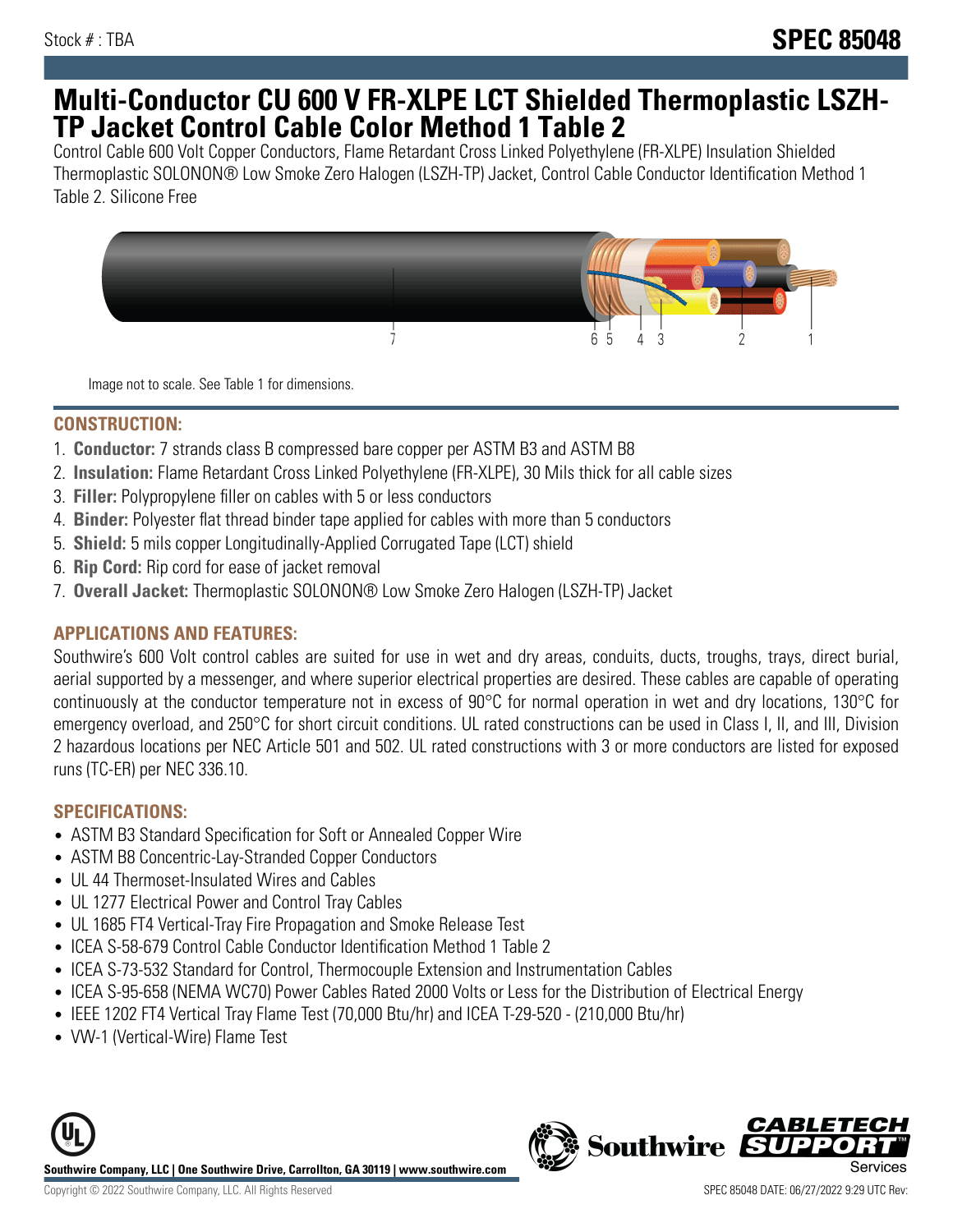#### **SAMPLE PRINT LEGEND:**

#### UL Listed

SOUTHWIRE E75755 {UL} XX AWG X/C FR-XLPE CDRS SHIELDED 90C LSZH JACKET SUNLIGHT RESISTANT DIRECT BURIAL 600V {MM/DD/YYYY} {SEQUENTIAL FOOTAGE MARKS} SEQ FEET

#### Non UL Listed

SOUTHWIRE XX AWG X/C FR-XLPE CDRS SHIELDED 90C LSZH JACKET SUNLIGHT RESISTANT DIRECT BURIAL 600V {MM/ DD/YYYY} {SEQUENTIAL FOOTAGE MARKS} SEQ FEET



Copyright © 2022 Southwire Company, LLC. All Rights Reserved SPEC 85048 DATE: 06/27/2022 9:29 UTC Rev: